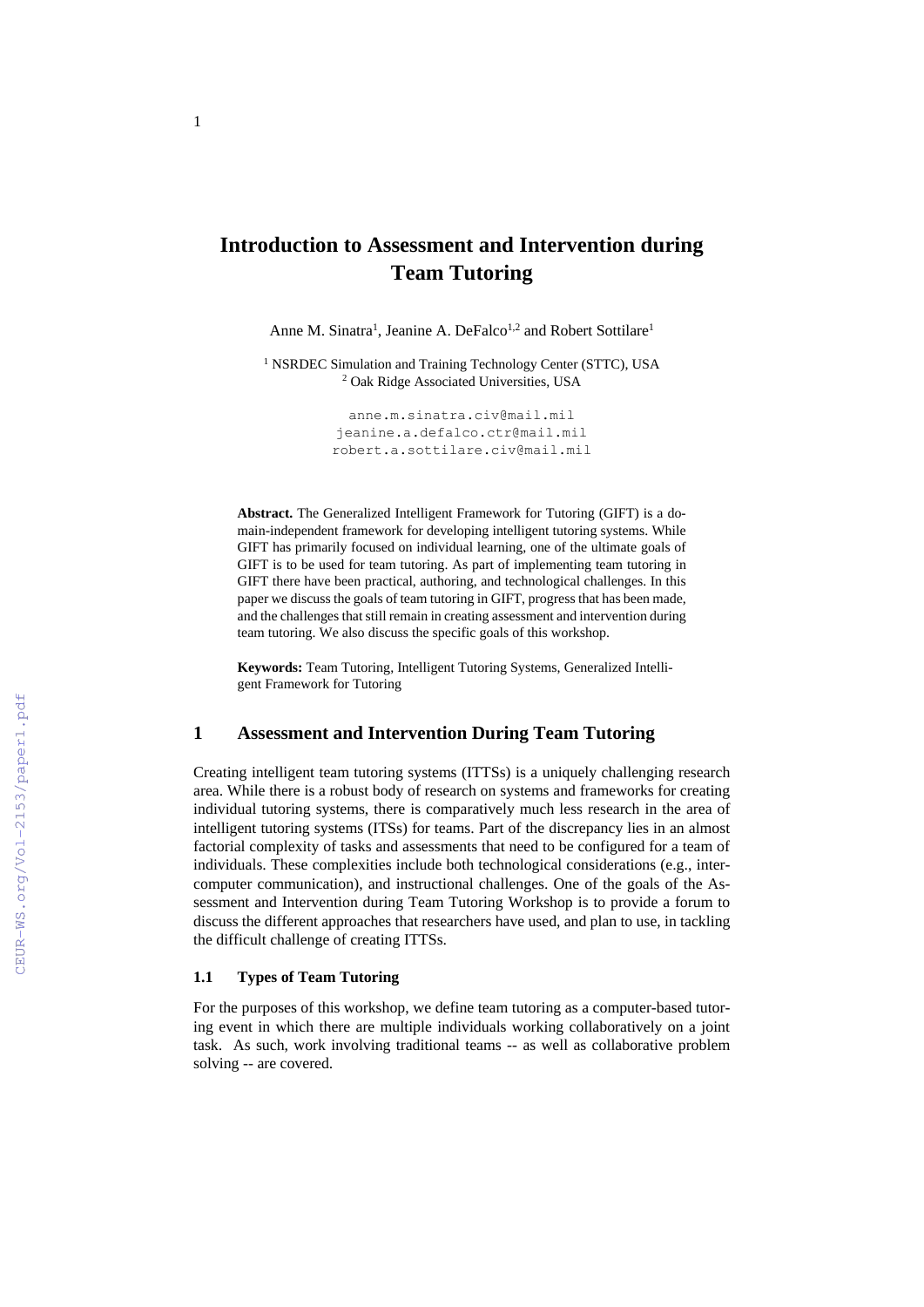Many of the challenges in creating a tutor for a traditional team also exist in collaborative ITS based problem-solving situations. These challenges include: determining how computer systems can communicate data to each other; tracking individual performance; tracking team performance; determining the kinds of feedback (individual or team; explicit or motivational); ensuring and supporting team communication; and, if relevant, recording team communication for real-time or after-the-fact analysis. These, and other elements of both individual and collaborative problem solving situations, represent some of the salient, complex processes that need to be addressed both independently and concomitantly in order to build effective and useful ITTSs.

#### **1.2 Goals of this Workshop**

The Assessment and Intervention during Team Tutoring Workshop covers both empirical and theoretical approaches to ITTSs. Given the widely acknowledged complexity of team tutoring, this workshop provides a space for theoretical models that are not yet implemented but could provide insight into approaches that can be used to realize future team models.

The papers received and presented as part of the workshop cover diverse approaches and topics. Included in the agenda are examples of collaborative problem-solving studies that have been conducted; examples of frameworks that can assist in collaborative learning and problem solving; approaches to examining team communications; and discussions of the specific challenges that are associated with team tutoring. One of the goals of this workshop is to determine commonalities that exist between these different approaches and implementations. This will help shape the steps forward for not only team tutoring in general, but also the implementation of team tutoring in the Generalized Intelligent Framework for Tutoring (GIFT) software project [1] that is being developed by the US Army Research Laboratory.

## **2 The Generalized Intelligent Framework for Tutoring and Team Tutoring**

GIFT is a domain-independent framework for creating ITSs. It includes components that are standard to ITSs (learner module, pedagogical module, domain module, tutoruser interface) as well as a sensor module and gateway module [1]. The gateway module allows GIFT to communicate with external programs (including PowerPoint and Virtual Battlespace 3), and to provide feedback based on actions that are taken in those programs. GIFT includes authoring tools that allow instructors or subject matter experts (SMEs) that do not have a background in computer science to create their own ITSs. GIFT includes a survey authoring system which allows for surveys, individual questions, and question banks to be created for use in GIFT courses.

Team Tutoring is an area in which initial work has begun in GIFT. Among the projects related to Team Tutoring are described in the following subsections: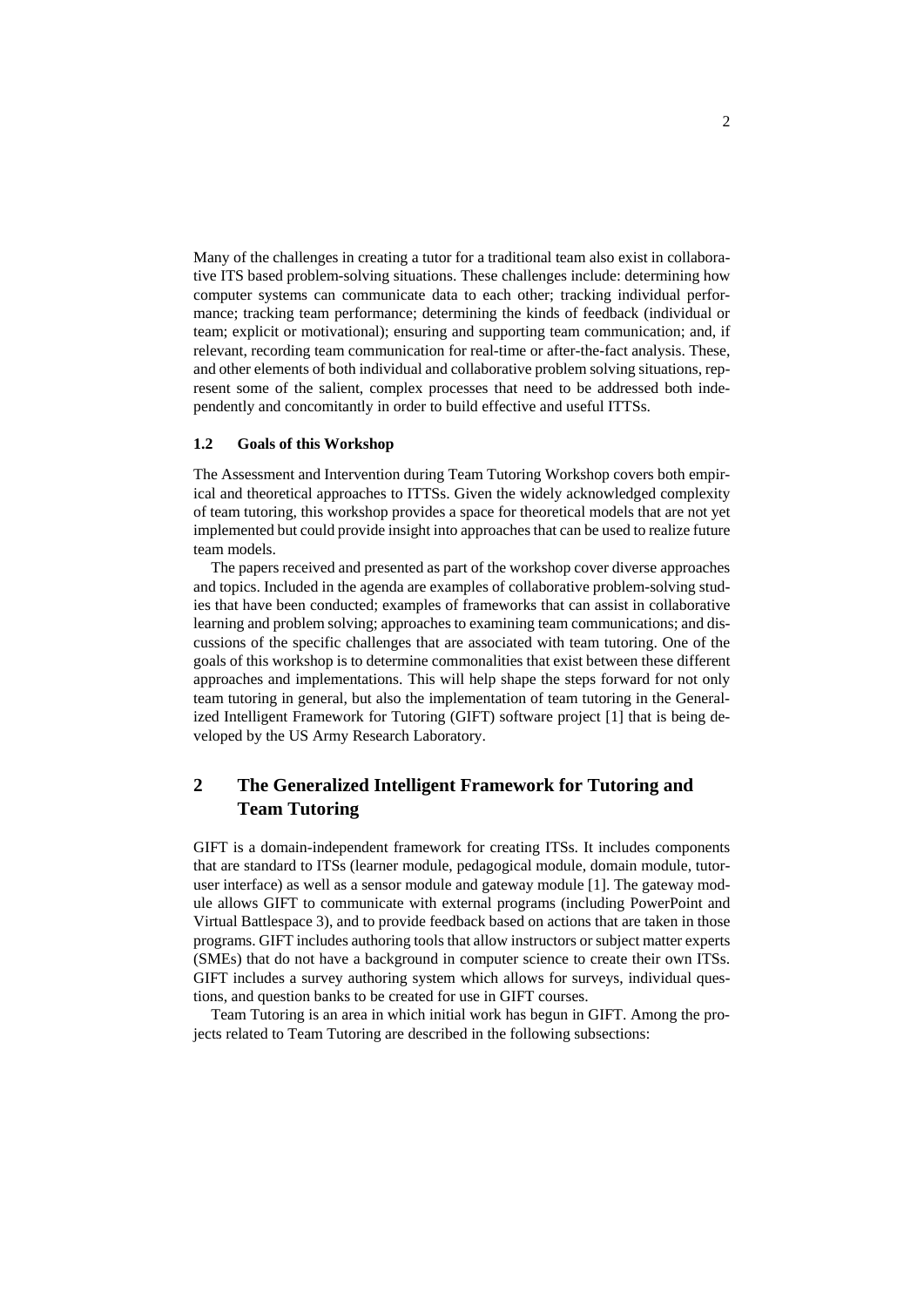**2.1 Team Meta-Analysis.** A large-scale literature search and meta-analysis was conducted to provide the theoretical background for the team tutoring implementation in GIFT. The results of the meta-analysis are reported in depth in a recent paper by Sottilare, Salas, Burke, Sinatra, Johnston, and Gilbert [2]. In addition to this comprehensive meta-analysis, behavioral markers and team member actions are identified, which in turn can contribute to developing team assessments in an ITTS. An anticipated next step is implementing these markers and actions into the GIFT framework by converting these elements into quantifiable measures that are calculated and used by GIFT in realtime.

**2.2 Team Surveillance Task.** The ability to create a tutor for small teams has been demonstrated in GIFT [3]. The task created in this effort was executed within the serious game Virtual Battlespace 2 (VBS2). In the initial implementation, two team members monitored a 180-degree area and communicated with each other when a threat was about to pass to their teammate's sector. Assessment was occurring in real time on both individual and team performance measures, and it was demonstrated that feedback could be given to both an individual and a team. This task was then scaled up to be a three-person task that included an additional role and additional tasks to be engaged in by the team members.

**2.3 Towards a GIFT Mission Command Team Training Model for USMA Cadets**. In the 2017-2018 academic year, ARL researchers and instructors in the Department of Military Instruction (MS) have been laying the ground work for developing an effective team tutoring model that would support the classroom-based, MS-novice cadet at the United States Military Academy (USMA). The objective of this effort is to identify salient variables of role adoption that emerge in self-selected team formations during classroom assessments within MS.

Given the implicit and explicit efforts both inside and outside the classroom in team training for a platoon organization, ARL researchers and USMA MS instructors have decided to take a closer look at the dynamics of self-selected team configurations that emerge within the MS200 course. Based on qualitative observations within the classroom, this course was deemed as a valid starting point for developing a team training model that can be built in GIFT and used to evaluate both team assessments within an MS200 course, as well as identify effective and dysfunctional team formations.

**2.4 Team Search and Rescue Task.** Current work in the area of team tutoring in GIFT has included the development of a search and rescue task that will be implemented in Virtual Battlespace 3 (VBS3) [4]. The scenario that is being developed is expected to have a 9-person team (squad) that will need to work collaboratively to complete the search and rescue task, incorporating the use of sub-teams and different team roles within the scenario. Behavioral markers identified in Sottilare et al. [2] will be the basis for the team measures used during the task. This project is still early in development and will demonstrate the ability of GIFT to handle assessment and intervention for many team members simultaneously.